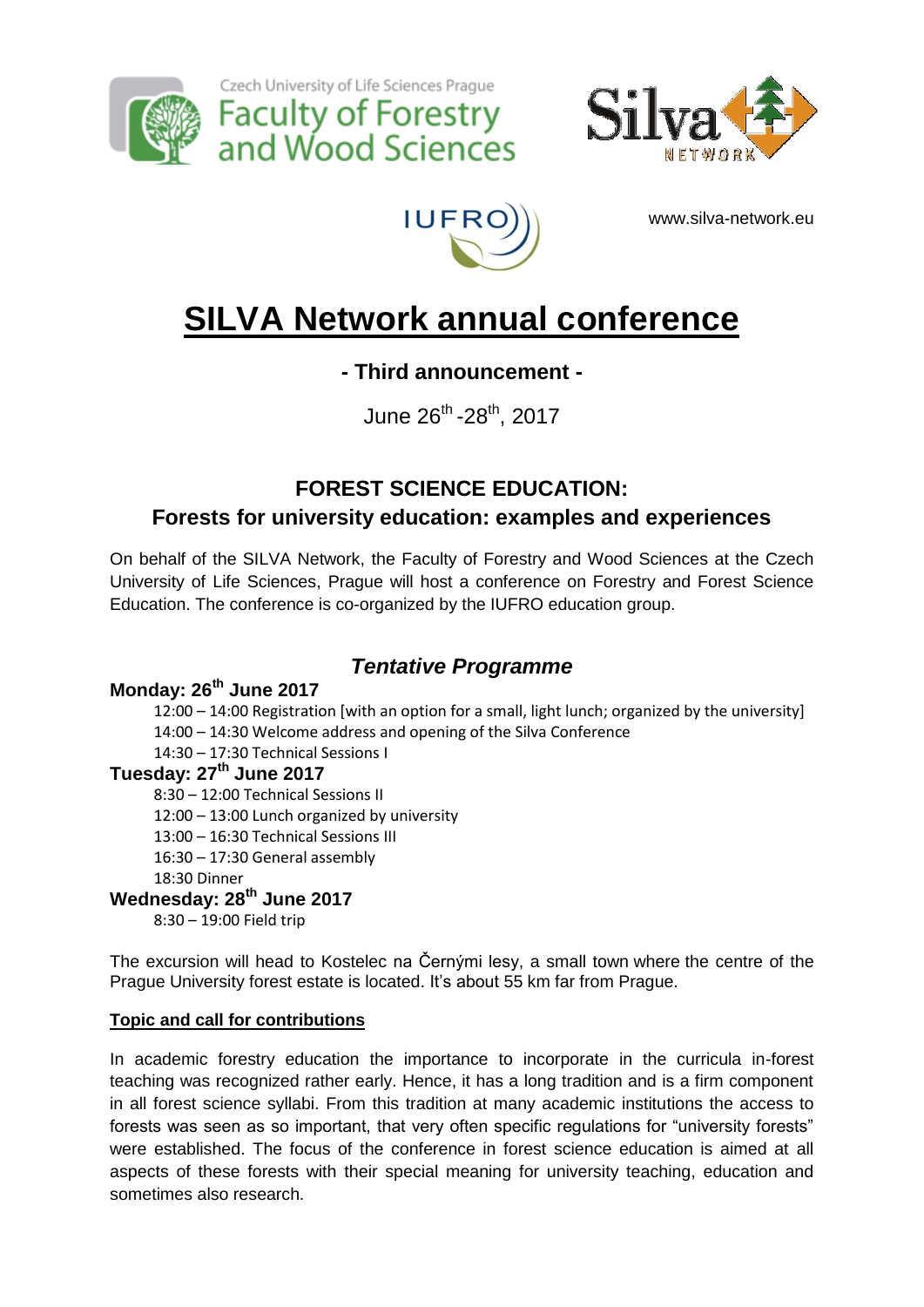Please send by E-mail an abstract of up to 300 words to M. Ziesak [\(martin.ziesak@bfh.ch\)](mailto:martin.ziesak@bfh.ch) till May  $31<sup>st</sup>$ , 2017. The SILVA Board will decide on contributions and all applicants will be informed as soon as possible.

#### **Venue**

The conference will be held at the Faculty of Forestry and Wood Sciences in Prague, Czech Republic. Address: Czech University of Life Sciences in Prague, Faculty of Forestry and Wood Sciences, Kamýcká 1176, 165 21 Prague 6.

#### **Fees**

The regular participation fee is 170  $\epsilon$  (special fees for students: 100  $\epsilon$ ) which can be paid in cash at the registration. This fee includes coffee breaks, 3 lunches, a conference dinner and the field trip.

Due to the new accounting regulations in the Czech Republic payment of participation fee by bank transfer is preferred.

Details for the money transfer:

Bank name: Česká spořitelna, a.s. Veřejný sektor - velcí klienti Budějovická 1518/13b Praha 4 - 140 00

Account number: 9021-6325762/0800 Remittance information / reason of payment: 439006 IBAN: CZ50 0800 0090 2100 0632 5762 SWIFT (BIC): GIBACZPXXXX

**Payment by bank transfer is highly appreciated.**

#### **Registration**

To register, please fill in the separate registration form.

#### **Accommodation**

Participants have to make their accommodation arrangements themselves, at own cost. The originally recommended hotel "Galaxie (Wienna)" is completely booked out, as well as hotels in the vicinity. Therefore it is recommended to arrange accommodation near to a metro station. This will greatly facilitate transportation across Prague and transport from the metro station Dejvická (line A) to the university campus (see map). There is also good public transport (bus number 107 and 147).

The hotel Don Giovanni [\(http://www.hotelgiovanni.cz/en\)](http://www.hotelgiovanni.cz/en), that is close to the metro (subway) station, line A, can be recommended. Travelling from the hotel to the metro station Dejvická takes approximately only 15-20 minutes, advantage is that is not necessary to change the metro line.